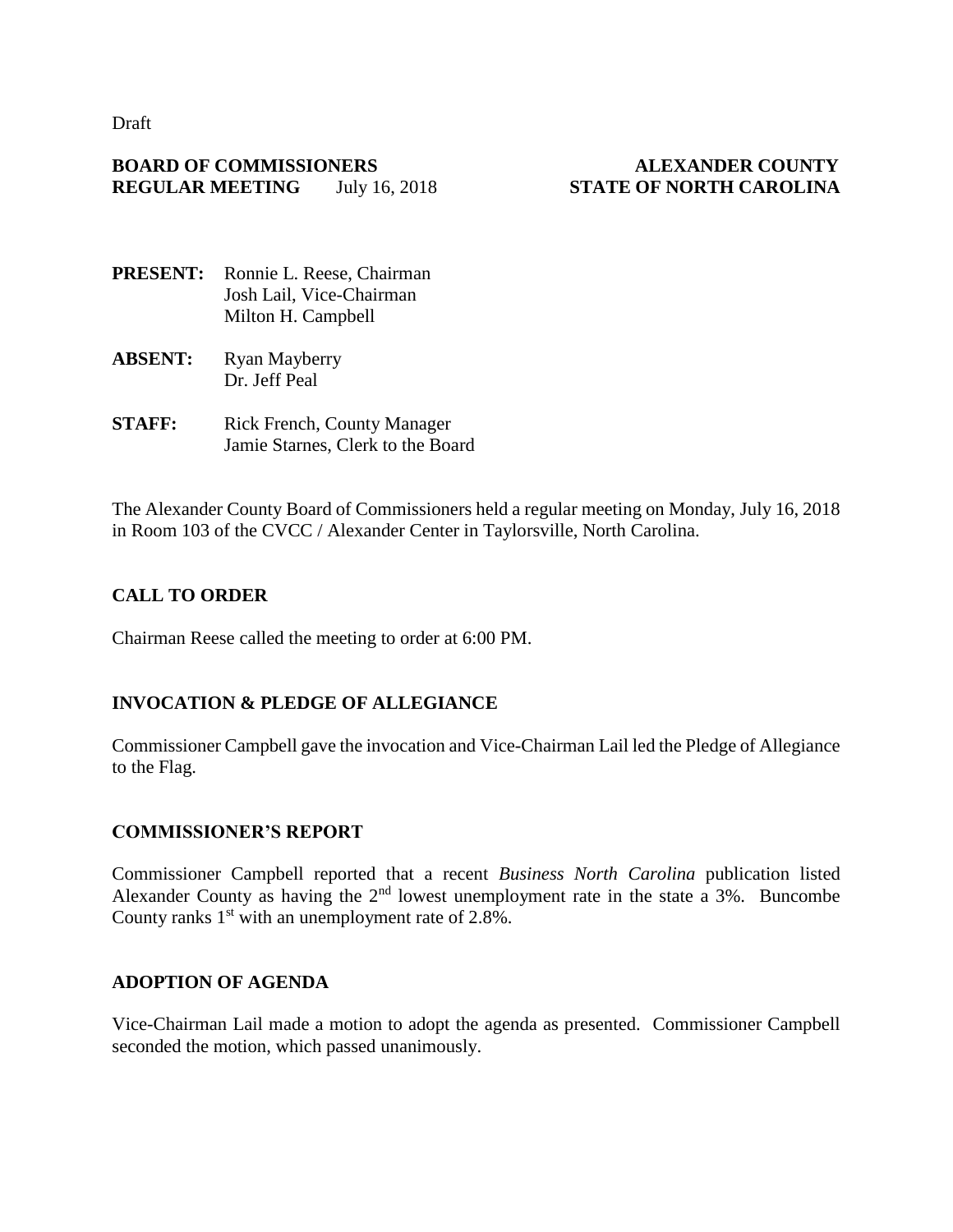#### **PUBLIC COMMENT**

There was no one present to speak during the Public Comment Period.

# **STATEWIDE AVIAN INFLUENZA EMERGENCY EXERCISE**

Russell Greene, Emergency Services Director, reported that Alexander County Emergency Services, in cooperation with the NC Department of Agriculture, NC Emergency Management, and local poultry growers, took part in a statewide low path avian influenza full-scale exercise on June 19-21, 2018. He was happy to report that County staff was able to fulfill every request made by the State during the exercise and noted that an after action review would be provided in early August.

Other County departments and local agencies that participated included the Health Department, Sheriff's Office, Cooperative Extension, EMS, GIS, Public Works, and the NC Forestry Service along with Hiddenite, Sugar Loaf, and Vashti Fire Departments. Several key staff members were also called in briefly to assist in the EOC.

#### Emergency Operations Plan

Mr. Greene also advised that the current Emergency Operations Plan was approximately 10 years old and needed to be updated and rewritten. A revised plan will be presented to the Board in September or October for approval.

# **RESOLUTION FOR WATER LINE EXTENSION PROJECT**

Rick French, County Manager, advised that approval of this resolution was required by the NCDEQ to accept the State bond loan offer of \$4,971,335 for the Water Line Extension Project that will be used to install approximately 14 miles of water lines in Alexander County. The resolution also states that the County agrees to adhere to all assurances specified in the loan offer.

Commissioner Campbell made a motion to approve the resolution accepting the NCDEQ loan offer for the Water Line Extension Project. Vice-Chairman Lail seconded the motion, which passed unanimously.

# **RESOLUTION DECLARING THE OPIOID CRISIS A PUBLIC NUISANCE**

Chairman Reese explained that, although the Board had already approved a resolution declaring the opioid crisis a public nuisance in March 2018, the legal team handling the opioid litigation had recommended consideration of an alternate version comparable with resolutions approved by other counties involved in the suit.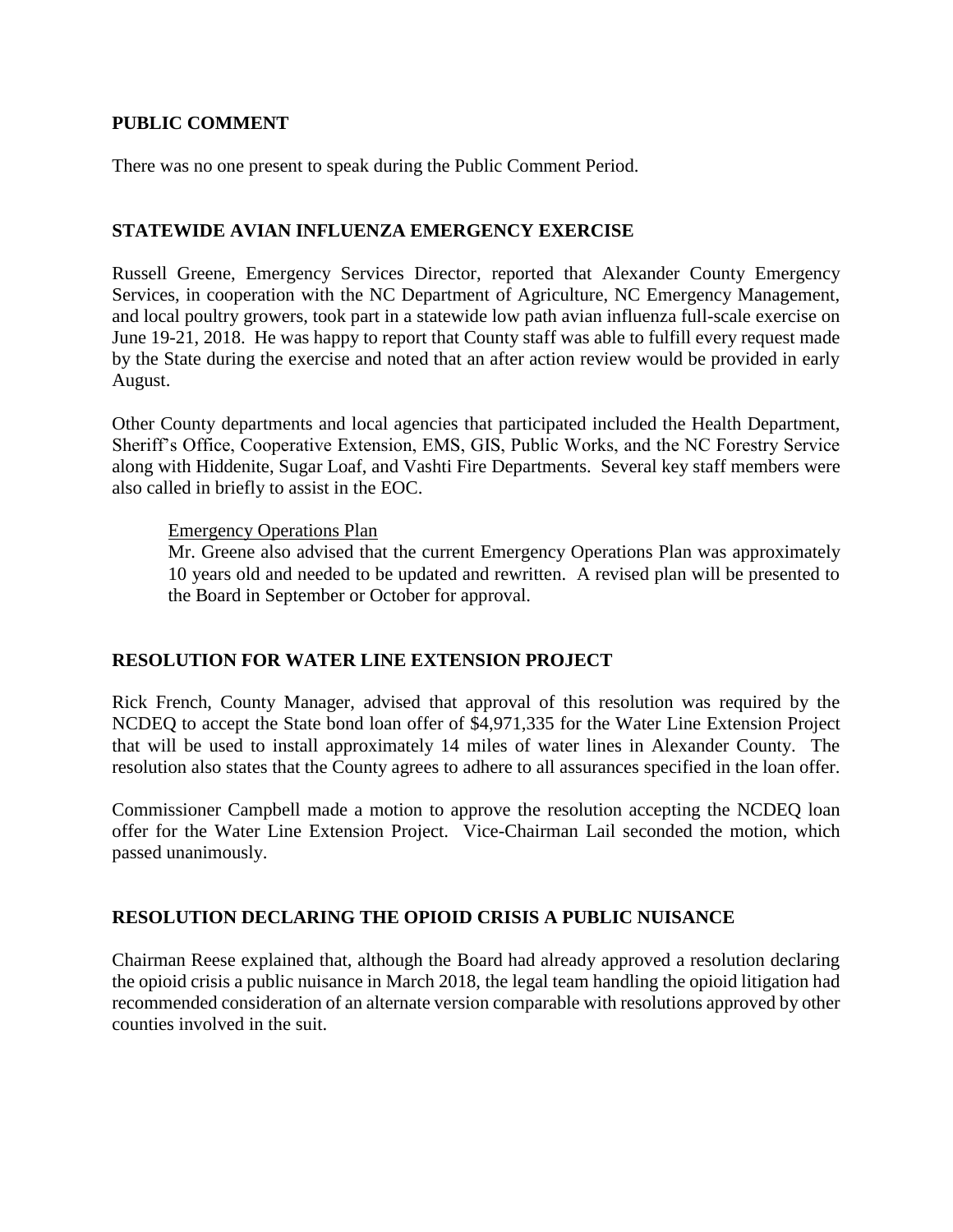Vice-Chairman Lail made a motion to approve the latest version of the resolution declaring the opioid crisis a public nuisance in Alexander County. Commissioner Campbell seconded the motion, which passed unanimously.

#### **DESIGNATION OF VOTING DELEGATE FOR NCACC ANNUAL CONFERENCE**

Vice-Chairman Lail made a motion to designate Chairman Reese to serve as Voting Delegate at the NCACC Annual Conference scheduled for August 23-25, 2018 in Catawba County. Commissioner Campbell seconded the motion, which passed unanimously.

# **SALES TAX & FINANCIAL REPORT**

Rick French, County Manager, reported that a total of \$3,756,278.03 has been collected in sales tax revenue through June 2018 (\$1,206,485.37 is new sales tax for economic development, public education, and community colleges). This amount is 82.45% of the \$4,556,000 budgeted with 83.33% of the budget year expired and an increase over last year of 3.30%.

## **BUDGET ORDINANCE AMENDMENTS #1 - #3 & PROJECT BUDGET ORDINANCES #P-1 & #P-2**

Rick French, County Manager, reviewed the purpose of Budget Amendments #1 - #3 as well as Project Budget Ordinances #P-1 and #P-2 as follows:

Budget Amendment  $#1 - To$  increase the Health Department budget for a NCDHHS Community Health grant to provide services to uninsured patients and to cover costs included in the 2018-2019 budget.

Budget Amendment #2 – To increase the Health Department budget for receipt of a Duke Endowment grant to establish an integrated behavioral health program.

Budget Amendment  $#3 - To increase the Sheriff's Office budget for insurance claims$ received in June for a patrol car wrecked in May and deemed a total loss.

Project Budget Ordinance #P-1 – To budget for the Stony Point Elementary School Sewer Project (\$894,750 CDBG grant and \$89,250 County match).

Project Budget Ordinance #P-2 – To budget for the Water Line Extension Project (\$4,971,335 NCDEQ loan and \$99,427 County loan fee).

Commissioner Campbell made a motion to approve Budget Amendments #1 - #3 as well as Project Budget Ordinances #P-1 and #P-2. Vice-Chairman Lail seconded the motion, which passed unanimously.